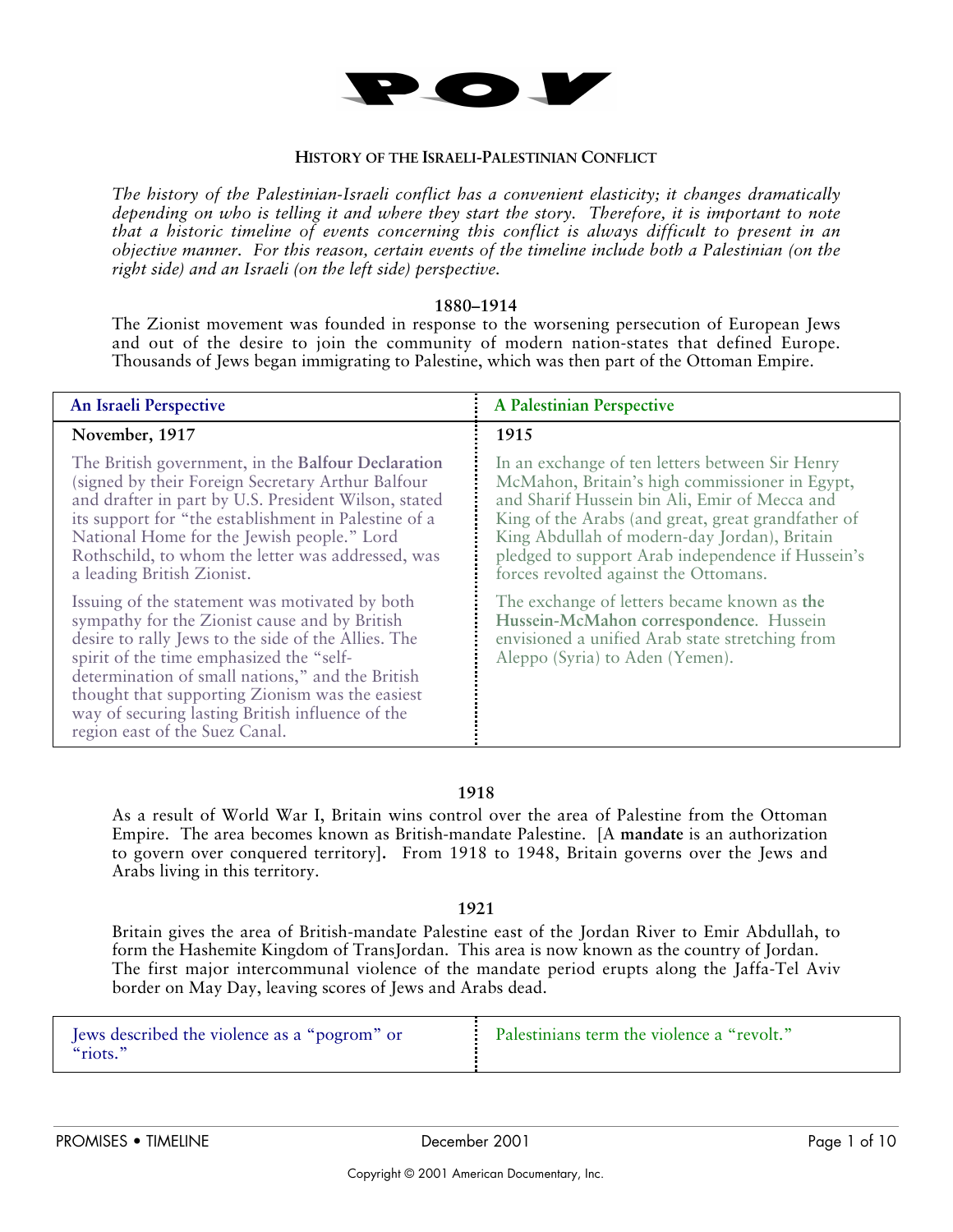

## **1929**

The second major intercommunal violence erupts in Jerusalem, spreading throughout the country, particularly in Hebron, where sixty-seven Jews are killed.

#### **1936**

# **November 1947**

The General Assembly of the United Nations recommended the partition of British-mandate Palestine into two separate states, one for Jews and one for Arabs. Fighting breaks out soon thereafter, as all the surrounding Arab states rejected the partition plan.

| Zionist leaders accepted the proposed partition for<br>tactical and strategic reasons. | Palestinians considered the proposal<br>unrepresentative of the demographic distribution of<br><b>EVALUATE:</b> Jews and Arabs living in Palestine at that time, and |
|----------------------------------------------------------------------------------------|----------------------------------------------------------------------------------------------------------------------------------------------------------------------|
|                                                                                        | so rejected it.                                                                                                                                                      |

# **1948**

In May, Zionist leaders proclaimed the state of Israel. Fighting breaks out between the newly declared state of Israel and its Arab neighbors as British troops are leaving the country.

| The war is known by Israelis as the "Milhemet Ha-    | The war is known as "al-Nakbah" or "the            |
|------------------------------------------------------|----------------------------------------------------|
| atzma'ut," or "War of Independence" by Israelis.     | Catastrophe," by Palestinians. Some 700,000        |
| Some 700,000 Palestinians leave what had been        | Palestinians flee or are driven from what had been |
| British-mandate Palestine. Israel gains control over | British-mandate Palestine. Israel annexes large    |
| large tracts of land, including some five hundred    | tracts of land and destroys some five hundred      |
| Palestinian villages.                                | Palestinian villages.                              |

Jordan establishes control over the West Bank with the tacit agreement of Israel and Egypt establishes control of the Gaza Strip. Control of Jerusalem is split between Israel in the west and Jordan in the east.

On December 11, the UN General Assembly passes Resolution 194, stating that Palestinian refugees who wish to return to their homes should be permitted to do so and that those who do not wish to return should be compensated by the state of Israel.

# **1948–1967**

Ongoing skirmishes between Israel and its Arab neighbors.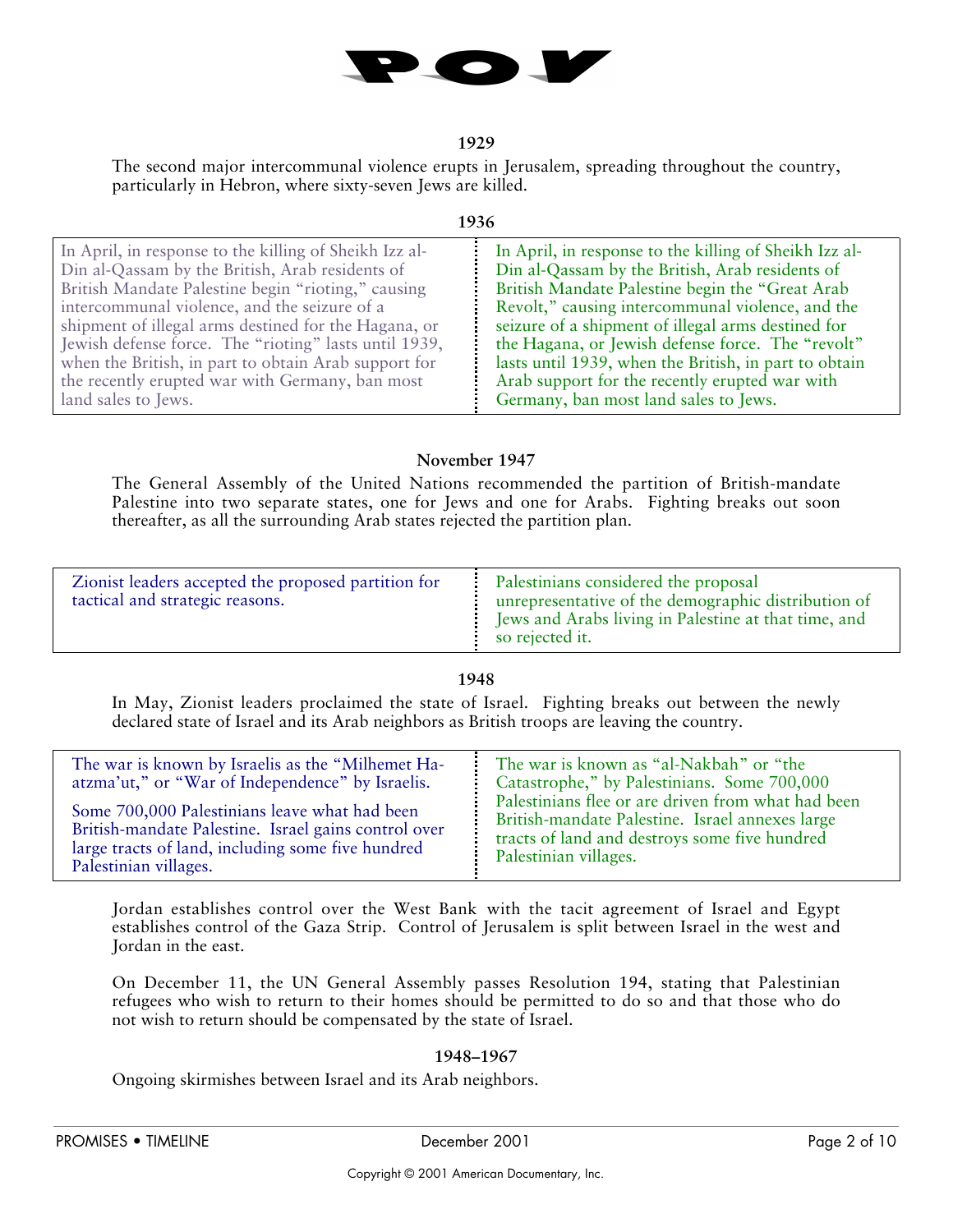

## **May, 1964**

Following an Arab League decision, 422 Palestinian national figures meet in Jerusalem under the chairmanship of Ahmad Shuqeiri, who founded the Palestine Liberation Organization (PLO) and laid down the structure of the Palestine National Council (PNC), the PLO Executive Committee, the National Fund and the Palestine Liberation Army (PLA). The meeting also approved a Palestinian national covenant and basic law.

## **June 5, 1967**

| In what Israelis call the "Six Day War," Israel<br>conducts a pre-emptive attack against Egypt and<br>gains control over territory formerly controlled by<br>Egypt, Syria and Jordan. Israel gains control over<br>the Sinai Peninsula and Gaza Strip from Egypt, the<br>Golan Heights from Syria, and the West Bank and<br>East Jerusalem from Jordan. In six days, Israel<br>roughly triples the size of the territory under its<br>control. | In an attack that begins what became known as the<br>"al-Naksah," or "the Setback," to Palestinians,<br>Israel seizes Egyptian, Syrian and Jordanian<br>territory. The Sinai Peninsula and Gaza Strip are<br>captured from Egypt, the Golan Heights from<br>Syria, and the West Bank and East Jerusalem from<br>Jordan. |
|------------------------------------------------------------------------------------------------------------------------------------------------------------------------------------------------------------------------------------------------------------------------------------------------------------------------------------------------------------------------------------------------------------------------------------------------|-------------------------------------------------------------------------------------------------------------------------------------------------------------------------------------------------------------------------------------------------------------------------------------------------------------------------|
| Israel begins establishing settlements in Gaza, the<br>Sinai Peninsula, and the West Bank, which right-<br>wing Israelis refer to by the biblical names "Judea"<br>and Samaria" and consider the biblical lands of the<br>Jewish people.                                                                                                                                                                                                       | Israel begins establishing settlements in the West<br>Bank, Gaza, and the Sinai Peninsula. Palestinians<br>view this as a violation of international law<br>regarding territory seized during war.                                                                                                                      |
|                                                                                                                                                                                                                                                                                                                                                                                                                                                | Iraq sends forces into Jordan to support the war,<br>even though Jordan had not requested such action.                                                                                                                                                                                                                  |
|                                                                                                                                                                                                                                                                                                                                                                                                                                                | The Palestine Liberation Organization (PLO)<br>moves its operations from the West Bank to<br>Jordan.                                                                                                                                                                                                                    |

In response to the war, the UN Security Council passes Resolution 242, which calls for the "withdrawal of Israeli armed forces from territories occupied in the recent conflict [in official UN languages other than English the article "the" precedes "territories," thus implying that Israel has to return all the conquered territory]; termination of all claims or states of belligerency and respect for and acknowledgement of the sovereignty, territorial integrity and political independence of every state in the area and their right to live in peace within secure and recognized boundaries free from threats or acts of force." This resolution, with its formula of "land for peace," is the basis of for all subsequent peace negotiations between Israel, Palestinians, and the surrounding Arab states.

### **September, 1970**

Frustrated with and feeling threatened by the Palestine Liberation Organization's involvement in Jordanian politics, King Hussein declares war on the PLO and imposes martial law. Three thousand people lost their lives in the fighting that ensued between the Jordanian and the PLO forces. In a peace agreement brokered by the Arab League and by Gamel Abdel Nasser, leader of Egypt, the PLO agreed to move its headquarters from Jordan to Lebanon. This was one of Nasser's last acts as leader of Egypt, as he died later that month of a heart attack.

# **September 5, 1972**

Palestinian gunmen kill 11 Israeli athletes at the Munich Olympics.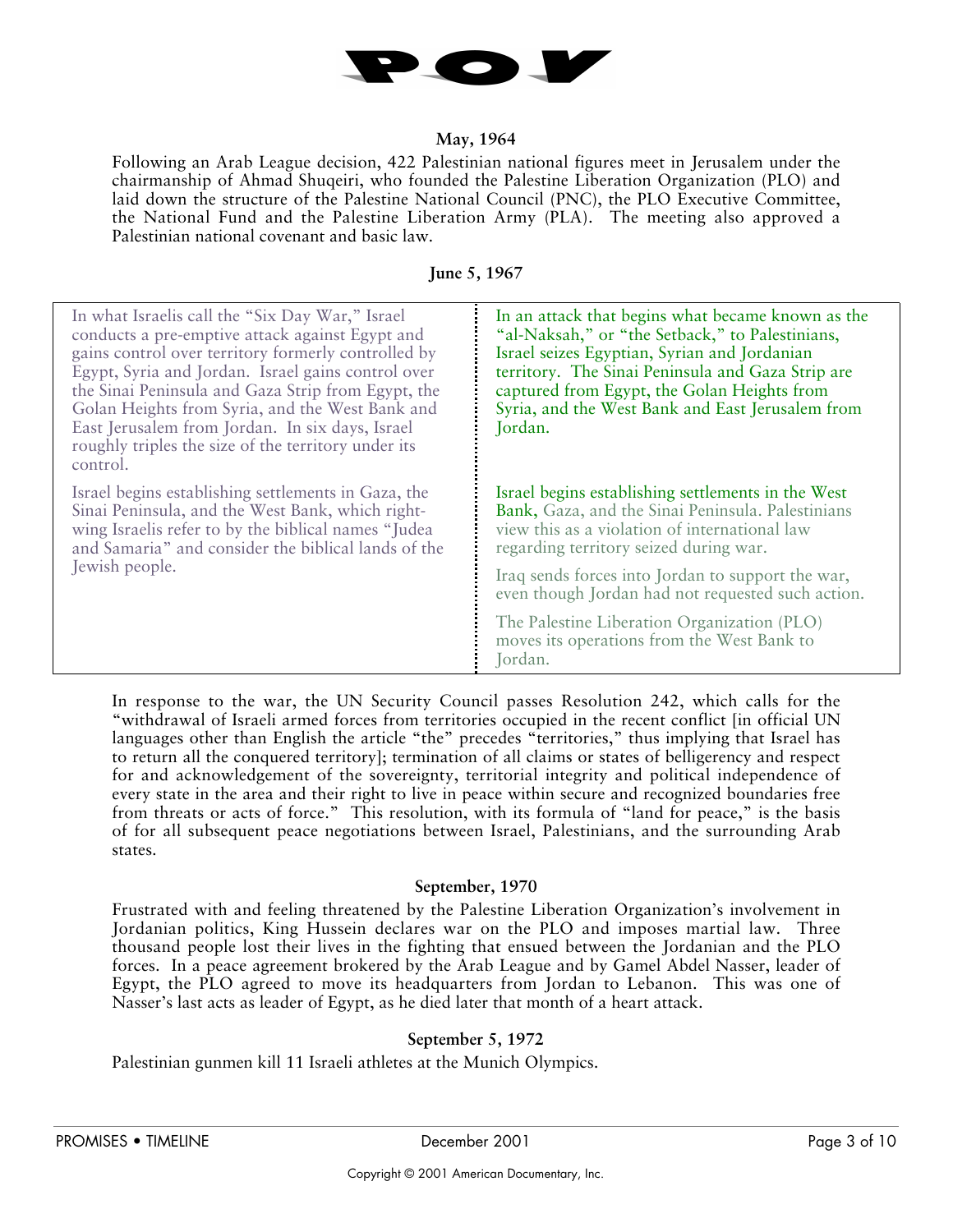

## **October 6, 1973**

Egypt and Syria organize a surprise attack on Israeli forces in the Sinai Peninsula and the Golan Heights on the day of the Jewish fast of Yom Kippur and the Muslim month of Ramadan, in which the annual fast is performed. The war lasted for 3 weeks, ending on October 22 on the Syrian front and October 26 on the Egyptian front.

| Israelis refer to the war as the Yom Kippur war.<br>Israel saw the war as a military victory because it<br>maintained possession of the Sinai Peninsula and<br>the Golan Heights. | Arabs refer to the war as the Ramadan war. Egypt<br>and Syria made initial gains but retreated after<br>Israeli counter-attacks. Because they successfully<br>carried out a surprise attack, the war was a<br>political victory for Egypt and Syria. Though they<br>overextended their forces and did not succeed in<br>regaining control over the Sinai Peninsula and<br>Golan Heights, Israel's military vulnerabilities were<br>exposed, particularly because the U.S. air-lifted a<br>large supply of weapons to Israel, without which<br>Israel might not have been as successful in |
|-----------------------------------------------------------------------------------------------------------------------------------------------------------------------------------|-------------------------------------------------------------------------------------------------------------------------------------------------------------------------------------------------------------------------------------------------------------------------------------------------------------------------------------------------------------------------------------------------------------------------------------------------------------------------------------------------------------------------------------------------------------------------------------------|
|                                                                                                                                                                                   | defending its territory.                                                                                                                                                                                                                                                                                                                                                                                                                                                                                                                                                                  |

# **October, 1973**

The UN Security Council passes Resolution 338, which calls for an immediate cease-fire and the immediate commencement of negotiations toward the implementation of UNSCR 242 with the goal of "establishing a just and durable peace in the Middle East."

# **1974**

The Arab League declares the P.L.O. the sole spokesman for the Palestinian Arabs.

# **1975**

In what has become an annual event, the first "Land Day" protests by Palestinian citizens of Israel erupt to protest Government confiscations of Palestinian land and other discrimination in access to land and housing.

# **July 4, 1976**

Israeli commandos rescue 98 Israeli and Jewish hostages in Entebbe, Uganda, held by Palestinians who hijacked an Air France Airbus.

### **1978–1981**

President Anwar Sadat of Egypt, Prime Minister Menachem Begin of Israel and President Jimmy Carter of the United States sign the Camp David accords. Israel agrees to hand back the Sinai Peninsula to Egypt in return for peace and normalization. This was significant because it was the first time an Arab country signed a peace treaty with Israel and thus accepted the state's existence. Signing the Camp David accord made Sadat unpopular among many Egyptians as well as Arabs living outside Egypt.

Egypt is expelled from the Arab League as a reaction to the peace agreement with Israel. Yet in 1980, Egypt and Israel establish diplomatic relations. This led directly to the assassination of President of Egypt Anwar Sadat on October 6, 1981, by 3 soldiers of the Egyptian Army. The hitherto unknown organization, the Liberation of Egypt, claims responsibility.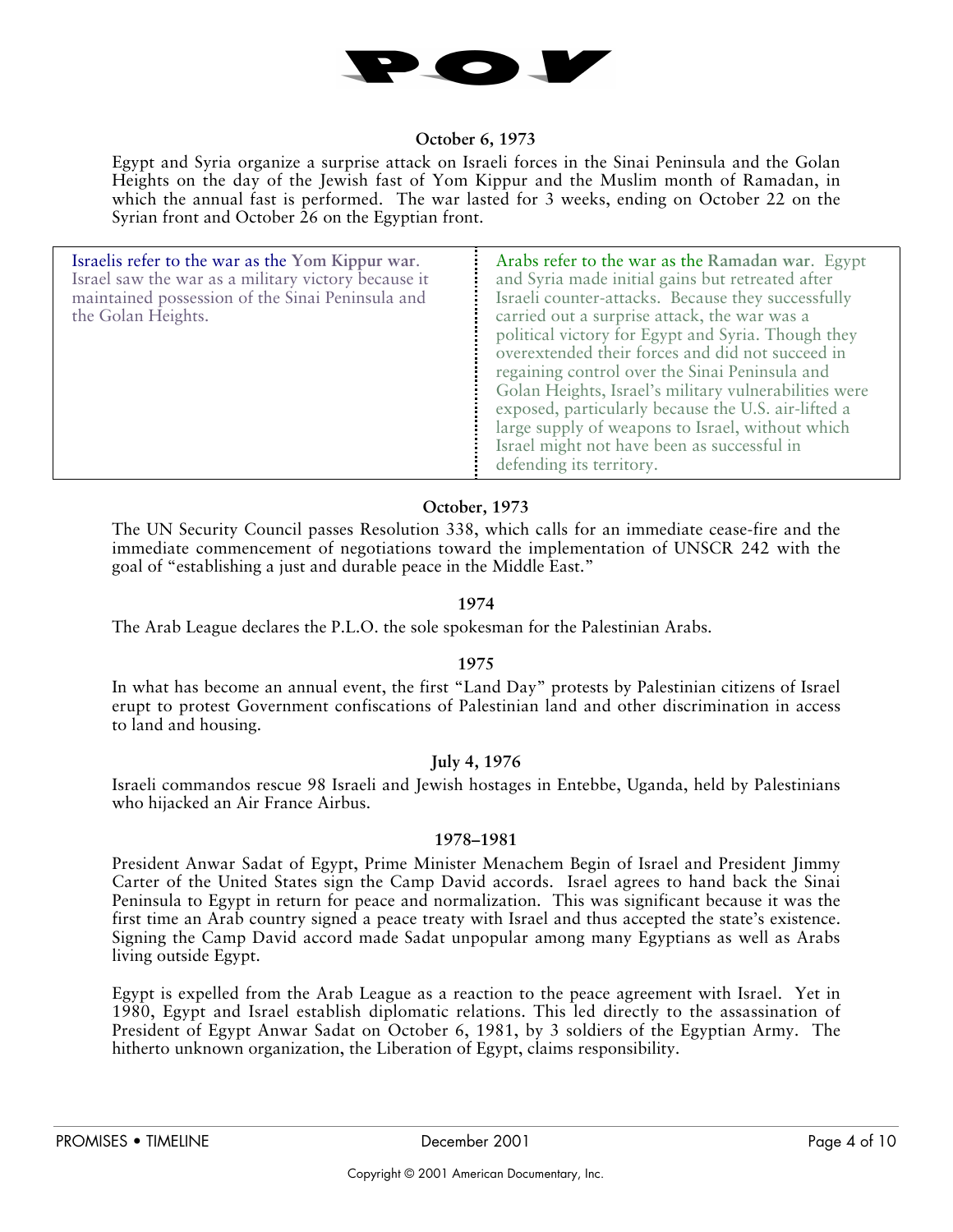

## **June 6, 1982**

Israel invades Lebanon and establishes a "security zone" in Southern Lebanon in order to block *Hezbollah* (a Lebanese Shi'a Muslim group whose name means "Party of God" in Arabic) forces from staging attacks on Northern Israeli communities from Lebanon. The Israeli Army reaches Beirut and succeeds in driving out Yasser Arafat's Palestine Liberation Organization (PLO). Arafat moves his organization to Tunisia**.**

# **September 16, 1982**

| An official Israeli inquiry found Defense Minister<br>Israel-allied Christian militias enter the Sabra and<br>Shatila refugee camps (housing Palestinian refugees)<br>Ariel Sharon indirectly responsible for the killings<br>of 2000 unarmed Palestinians in the Sabra and<br>in Beirut and massacre about 2,000 unarmed<br>Palestinians after Palestine Liberation Organization<br>Shatila refugee camps by Israel-allied Christian<br>(PLO) fighters are forced out of Lebanon by Israel.<br>militas, saying he did nothing to stop the militias<br>The Israeli army occupied the camps at the time.<br>from entering the camps. |  |
|-------------------------------------------------------------------------------------------------------------------------------------------------------------------------------------------------------------------------------------------------------------------------------------------------------------------------------------------------------------------------------------------------------------------------------------------------------------------------------------------------------------------------------------------------------------------------------------------------------------------------------------|--|
|-------------------------------------------------------------------------------------------------------------------------------------------------------------------------------------------------------------------------------------------------------------------------------------------------------------------------------------------------------------------------------------------------------------------------------------------------------------------------------------------------------------------------------------------------------------------------------------------------------------------------------------|--|

# **1983–1985**

Israel makes a phased withdrawal from most of Lebanon, except for a "security zone" in south.

# **December 9, 1987**

A Palestinian *Intifada* ["uprising" in Arabic] begins in the West Bank and Gaza.

| Israel tried to suppress the "riots" and<br>"disturbances," with police and army forces,<br>curfews, closing of universities, arrests,<br>deportations and restrictions on economical<br>activities. But a united Palestinian public continued<br>its protests and demonstrations for six years. Some<br>believe that as a result of the <i>Intifada</i> , Israeli public<br>opinion changed and the majority of Israelis<br>became in favor of entering into peace negotiations<br>with the Palestinians. More than 20,000 people<br>were killed or injured between 1987 and 1993. | The Intifada was in protest of continued Israeli<br>occupation of the West Bank and Gaza and<br>involved demonstrations, strikes, riots and violence.<br>The most symbolically important act of the Intifada<br>was the stoning of Israeli security forces and<br>civilians, often performed by young men and boys.<br>What made the <i>Intifada</i> stand out from earlier<br>forms of protests was its duration and its wide<br>public support, including women. The Intifada<br>also marked the first time that Palestinians living in<br>the West Bank and Gaza became significantly<br>involved in the movement against Israeli<br>occupation. Until then, most of the opposition was<br>organized from outside the occupied territories by<br>the PLO. |
|-------------------------------------------------------------------------------------------------------------------------------------------------------------------------------------------------------------------------------------------------------------------------------------------------------------------------------------------------------------------------------------------------------------------------------------------------------------------------------------------------------------------------------------------------------------------------------------|--------------------------------------------------------------------------------------------------------------------------------------------------------------------------------------------------------------------------------------------------------------------------------------------------------------------------------------------------------------------------------------------------------------------------------------------------------------------------------------------------------------------------------------------------------------------------------------------------------------------------------------------------------------------------------------------------------------------------------------------------------------|
|-------------------------------------------------------------------------------------------------------------------------------------------------------------------------------------------------------------------------------------------------------------------------------------------------------------------------------------------------------------------------------------------------------------------------------------------------------------------------------------------------------------------------------------------------------------------------------------|--------------------------------------------------------------------------------------------------------------------------------------------------------------------------------------------------------------------------------------------------------------------------------------------------------------------------------------------------------------------------------------------------------------------------------------------------------------------------------------------------------------------------------------------------------------------------------------------------------------------------------------------------------------------------------------------------------------------------------------------------------------|

# **December 14, 1988**

Palestinian leader Yasser Arafat condemns all forms of terrorism and recognizes the state of Israel. U.S. President Ronald Reagan authorizes the U.S. to enter into a "substantive dialogue" with the Palestine Liberation Organization (PLO). Israel remains hostile to the PLO. Jordan renounces all territorial claims to the West Bank. The next day, in a clear show of support for the PLO, the UN General Assembly passed Resolution 53/196, which "reaffirmed the inalienable rights of" Palestinians and Syrians in the Golan, called on Israel not to exploit natural resources in the occupied territories.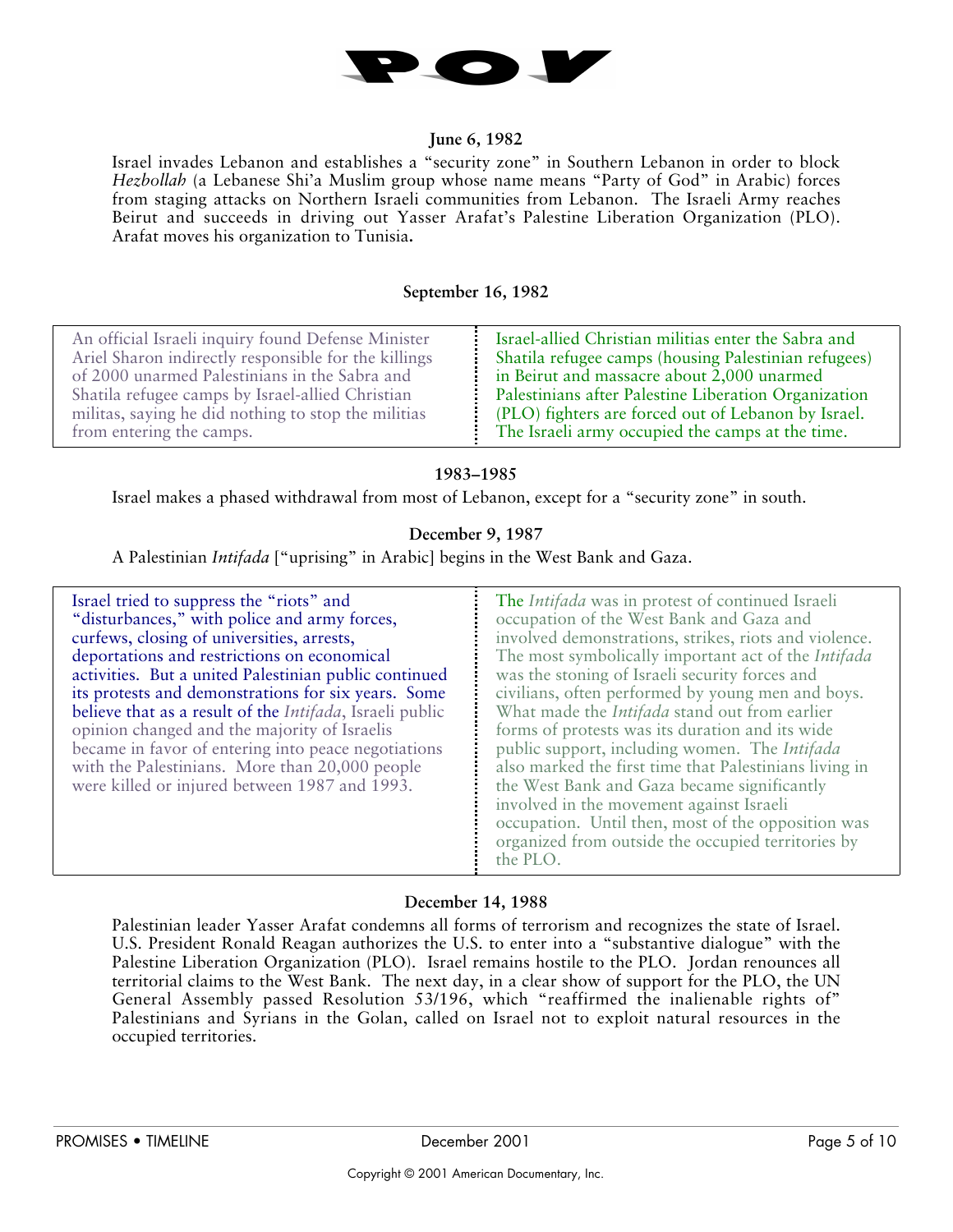

## **October 1991**

The Madrid Peace Conference takes place in Madrid, Spain. The conference includes delegations from Israel, Syria, Jordan, Lebanon, Egypt, and the Palestinians. The Madrid conference marks the first time most of the Arab parties (except for Egypt) and Israel sat down at a table together. The conference is organized along **bi-lateral [**involving or participated in by two nations**]** lines as well as **multilateral [**participated in by more than two nations**]** lines.

## **January–September 1993**

Secret talks between Israeli and the Palestine Liberation Organization (PLO) negotiators begin in Oslo, Norway. On September 13, Palestinian leader Yasser Arafat and Israeli Prime Minister Yitzhak Rabin sign a Declaration of Principles in Washington on the basis of the negotiations between Israeli and Palestinian teams in Oslo, Norway.

| Israel recognized the PLO and gave them limited<br>autonomy (in the occupied territories of the West<br>Bank and Gaza) in return for peace. | The PLO in turn gave up its claims to Israel's<br>territory as defined by its borders before the 1967<br>war. The Palestinians also agreed to end the<br><i>Intifada</i> and establish security in the West Bank<br>and Gaza. |
|---------------------------------------------------------------------------------------------------------------------------------------------|-------------------------------------------------------------------------------------------------------------------------------------------------------------------------------------------------------------------------------|
|---------------------------------------------------------------------------------------------------------------------------------------------|-------------------------------------------------------------------------------------------------------------------------------------------------------------------------------------------------------------------------------|

The trade-offs made became known as "land for peace." Because they could not resolve all the issues right away, the two sides agreed to make gradual steps towards a final settlement of the conflict. The process by which the two sides would gradually exchange land for peace and work out the more difficult issues standing in the way of a final agreement became known as the "Oslo peace process."

What was significant about Oslo is that it ended the **existential [**of, relating to, or affirming existence**]** conflict between the Israelis and Palestinians. The two sides were no longer claiming that the other did not have the right to exist as a state or peoples on that land and both pledged to work towards a final agreement that would settle all outstanding issues between them.

### **1994**

In February a militant Jewish settler kills 29 Palestinians praying at the main mosque in Hebron, the West Bank. In May, Israel and the PLO reach the "Cairo Agreement," which included an Israeli military withdrawal from about 60% of the Gaza Strip (Jewish settlements and their environs are excluded) and the West Bank town of Jericho. Further Israeli withdrawals were anticipated during a five year period in which a permanent resolution would be negotiated on the issues of Jerusalem, settlements, Palestinian refugees and Palestinian sovereignty.

On July 1, Palestinian leader Yasser Arafat makes a triumphal return to Gaza to take up his new position as head of the new Palestinian self-rule Authority (PA), after nearly 12 years of running the PLO from Tunisia. On October 26, a comprehensive peace treaty between Israel and Jordan is signed. The peace treaty ended the conflict between the two countries that dated back to the war of 1967, when Israel gained control of Jerusalem and the West Bank from Jordan.

### **1995**

On September 28, Arafat and Rabin sign the Taba agreement (known as Oslo II) in Washington to expand Palestinian self-rule in the West Bank and Gaza and allow Palestinian elections (held on January 20, 1996). However, on November 4, Israeli Prime Minister Yitzhak Rabin is assassinated by Yigal Amir, an orthodox Jewish student opposed to Israeli withdrawals from the occupied West Bank. Shimon Peres becomes Prime Minister of Israel.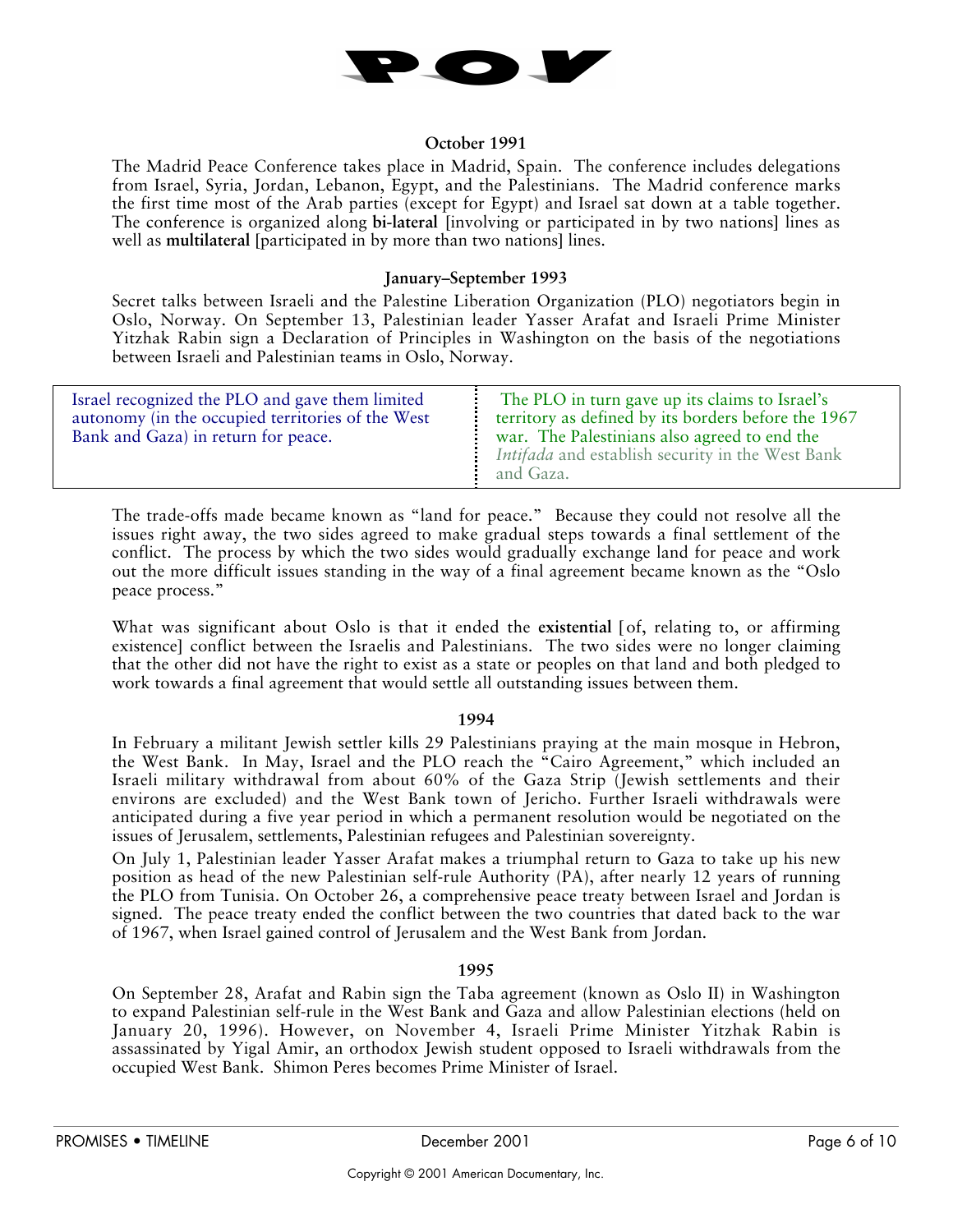

## **February–March 1996**

A series of *Hamas* suicide bomb attacks kills 57 Israelis. Shimon Peres suspends negotiations with Syria. *Hamas* is an Islamist political group founded in 1988 that opposes Israel and rejects the Oslo peace process and other negotiations. *Hamas* is not an abbreviation but a nickname, and comes from the Arabic for "zeal." The full name is *Harakatu Mujawamati Islamiya*, or Islamic Resistance Movement.

#### **1996**

In May, Likud candidate Binyamin Netanyahu wins the election for prime minister, defeating incumbent Shimon Peres, of the Labor party. Netanyahu had campaigned against the Labor party's approach to the peace process, promising that he would provide "Peace with Security." Yet in September, violence claims the lives of 61 Arabs and 15 Israeli soldiers over Israel's opening of an archaeological tunnel site close to Muslim shrines in Jerusalem.

# **January 17, 1997**

Under the leadership of Prime Minister Binyamin Netanyahu, Israel hands over 80% of the West Bank town of Hebron to Palestinian rule, but holds on to the remainder, where several hundred Jewish settlers live among 20,000 Palestinians.

# **October 23, 1998**

Israeli Prime Minister Binyamin Netanyahu signs the Wye River Memorandum outlining further Israeli withdrawals from the West Bank. The Wye River Memorandum resulted from meetings between President Bill Clinton and Netanyahu at the Wye Plantation in Maryland. The U.S. had been pressuring Israel to end 18 months of stagnation of the Israeli-Palestinian peace process.

## **1999**

On May 19, Labor Party leader Ehud Barak is elected Prime Minister of Israel, defeating Likud party incumbent Binyamin Netanyahu. Barak campaigned on a platform of bringing an end to all of Israel's conflicts with all its neighbors, Syria, Lebanon, and the Palestinians. On September 5, 1999, Israel and the Palestinian Authority sign a revised deal based on the stalled Wye River accord, aimed at reviving the Middle East peace process. On November 8, 1999 final status talks resume between Israel and the Palestinians.

### **2000**

In February a summit between Barak and Palestinian leader Yasser Arafat breaks up over a disagreement on a promised Israeli withdrawal from the West Bank under the revised Wye accord. Final status negotiations between Israel and the Palestinians are deadlocked as the deadline for a **framework agreement** [basic guidelines for an eventual final agreement for peace between Palestinians and Israelis] is missed. In March, Israel hands over part of the West Bank to Palestinians as part of a land transfer agreed to at the Wye River conferences of 1998. The land amounted to 6.1% of the total of the West Bank.

On May 23, 2000, Israel unilaterally withdraws from the area of Lebanon it was occupying since 1982. And in July, a peace summit between Palestinian and Israeli leaders and negotiators at Camp David ends deadlocked over competing claims to Jerusalem and the issue of Palestinians refugees. Palestinians and Israelis accused each other of not being willing to make the compromises necessary for an agreement.

| Israel believes its offer of handing over 95% of the | Palestinians believe they should not have to accept                                   |
|------------------------------------------------------|---------------------------------------------------------------------------------------|
| West Bank and Gaza to Palestinians for the           | less than 100% of the West Bank and Gaza because                                      |
| formation of a Palestinian state to be generous.     | the total of both territories only comprises 22% of<br>what was originally Palestine. |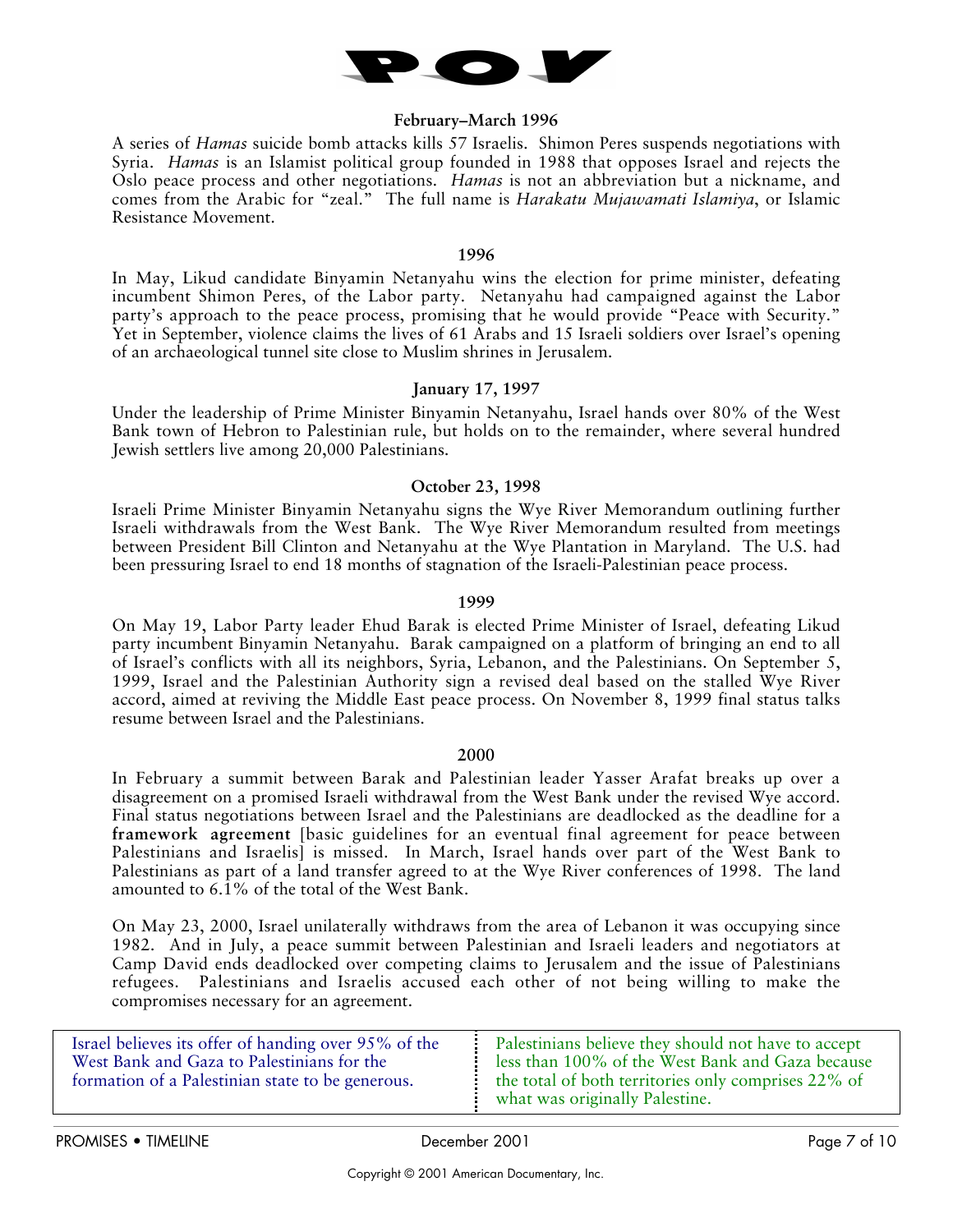

Israel views its condition of maintaining control over settlements and security zones in the West Bank to be not only reasonable but also necessary for its national security.

Palestinians also view the Israeli proposal as unacceptable because it would divide the Palestinian state into disconnected regions; a situation that would not free them from Israeli occupation and would not make for a truly independent state.

In this atmosphere of stalemate and recrimination, on September 28, 2000 Ariel Sharon, the leader of **Likud** [Israel's right-wing political party], visits the Temple Mount, known to Muslims as the Haram al-Sharif ("Noble Sanctuary") with 1,000 Israeli soldiers. A Palestinian protest of Sharon's visit turns violent and sparks demonstrations and violence that have continued until today.

| Sharon and his supporters state that the Palestinian<br>violence was planned before his visit to the Temple<br>Mount and that the Palestinians are only using his<br>visit to the Mount as an excuse for their attacks.                                                                                                     | Because Jews do not normally visit the Temple<br>Mount except as tourists and because Sharon made<br>his visit accompanied by 1,000 soldiers during a<br>delicate part of the peace process, Sharon has been<br>criticized for trying to provoke a Palestinian<br>reaction that would undermine the peace process. |
|-----------------------------------------------------------------------------------------------------------------------------------------------------------------------------------------------------------------------------------------------------------------------------------------------------------------------------|--------------------------------------------------------------------------------------------------------------------------------------------------------------------------------------------------------------------------------------------------------------------------------------------------------------------|
| The Israeli Ministry of Foreign Affairs has used the<br>term "Terror Intifada" to describe the violence<br>committed by Palestinians since September 2001.                                                                                                                                                                  | Palestinians term their demonstrations and attacks<br>the "al-Aqsa <i>Intifada</i> ," in the name of the mosque<br>on the Haram al-Sharif and state that the Intifada                                                                                                                                              |
| Israelis point to Palestinian attacks on Joseph's<br>tomb (in West Bank town of Nablus) on October<br>8 <sup>th</sup> , 2000 and Rachel's tomb (in West Bank town of<br>Bethlehem) as proof that Palestinians do not respect<br>Jewish holy sites and therefore should not be<br>granted sovereignty over the Temple Mount. | is fueled by frustration over continued Israeli<br>occupation of the majority of the West Bank and<br>parts of the Gaza Strip.                                                                                                                                                                                     |

The Al Aqsa *Intifada* is significant because it marks the first time Palestinian citizens of Israel have participated in protests and demonstrations against Israel in solidarity with Palestinians in the West Bank and Gaza.

| Israelis cite the participation of Arab Israelis in the<br>recent <i>Intifada</i> as a reason not to allow Palestinian<br>refugees to return to live in Israel. | Arab Israelis have stated that they are protesting<br>the continued occupation of the West Bank and the<br>Gaza Strip as well as the treatment of Arab Israelis<br>within Israel. According to the Nazareth-based<br>Arab Association for Human Rights, there are huge<br>gaps in local government budgets for Jewish and<br>Arab towns and municipalities. |
|-----------------------------------------------------------------------------------------------------------------------------------------------------------------|-------------------------------------------------------------------------------------------------------------------------------------------------------------------------------------------------------------------------------------------------------------------------------------------------------------------------------------------------------------|
|-----------------------------------------------------------------------------------------------------------------------------------------------------------------|-------------------------------------------------------------------------------------------------------------------------------------------------------------------------------------------------------------------------------------------------------------------------------------------------------------------------------------------------------------|

In October, President Clinton presides over a summit between Palestinians and Israelis at the Egyptian resort of Sharm el-Sheikh. The summit attendees announce a cease-fire and plans to bring an end to the Palestinian-Israeli violence but the cease-fire comes undone soon after it is formed. With his governing coalition teetering on the edge of collapse, Israeli Prime Minister Ehud Barak gives his resignation to the country's president on December 10, stating that he wants to seek a new mandate from the Israeli people. In other words, he hoped to get re-elected on the platform of continuing to work towards a final peace agreement with the Palestinians, and thereby regain the authority to take the steps necessary to achieve such an agreement. Barak ran as the Labor Party's candidate against Likud Party candidate Ariel Sharon.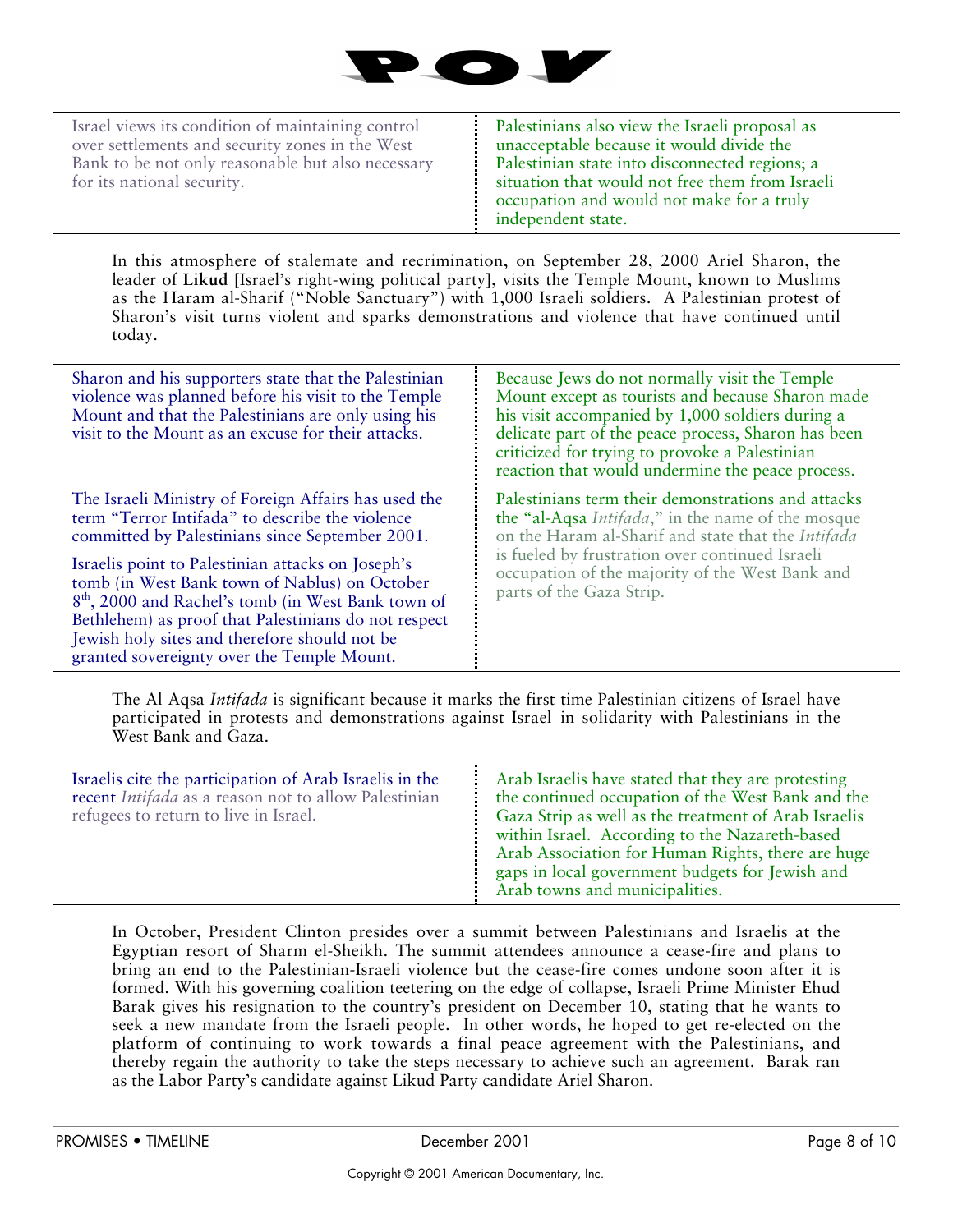

# **February 7, 2001**

Likud Party (Israel's right wing) candidate Ariel Sharon is elected as Prime Minister of Israel, beating Ehud Barak by more than 20 percentage points. Sharon campaigned on the platform of "Peace with Security," and promised that he would take a different approach to the Palestinian conflict than the Oslo Peace Process approach. Palestinians are long-time critics of Ariel Sharon because of his role in Israel's 1982 invasion of Lebanon, and his support of Israel's settlement activity.

**February 14, 2001**

On March 7, Ariel Sharon formally takes office as Israeli prime minister, heading a fragile sevenparty coalition and a government team comprising a third of the 120-member Knesset. Veteran Labor leader Shimon Peres serves as Foreign Minister, after talking his party into joining Ariel Sharon's rightwing government of national unity. In April, Israeli troops seize territory controlled by the Palestinians for the first time since the start of the Oslo process. Israeli troops seize the Gaza Strip and divide the territory into three parts.

In May, the Mitchell Commission calls for an immediate ceasefire, to be followed by confidence building measures and ultimately by renewed peace negotiations. Mitchell also calls for a freeze on expansion of Jewish settlements in the occupied territories. Additionally, the European Union accuses Israel of using "disproportionate" force in the occupied territories and calls on it to dismantle Jewish settlements in the West Bank and Gaza Strip. In June, a suicide bomber kills 19 young Israelis at a nightclub in Tel Aviv. Yasser Arafat orders his forces in the occupied territories to enforce a ceasefire.

The next month, on July 4, 2001, the Israeli security cabinet votes to give the Israeli Defense Forces (IDF) a broader license to target Palestinian terrorists. Formerly, the IDF was only permitted to assassinate terrorists actually on their way to committing an attack. The new guidelines allow the IDF to act against known terrorists even if they are not on the verge of committing an attack.

| Israel has stated that it must undertake preventive                                                                                                                                                                                                                                                                                                                                                                                                    | Palestinians have taken issue with Israel's policy of                                                                                                                                                                                                                                                                                                            |
|--------------------------------------------------------------------------------------------------------------------------------------------------------------------------------------------------------------------------------------------------------------------------------------------------------------------------------------------------------------------------------------------------------------------------------------------------------|------------------------------------------------------------------------------------------------------------------------------------------------------------------------------------------------------------------------------------------------------------------------------------------------------------------------------------------------------------------|
| action against imminent terrorist threats and that                                                                                                                                                                                                                                                                                                                                                                                                     | "targeted assassinations," stating that these killings                                                                                                                                                                                                                                                                                                           |
| in the small minority of cases where arrests are                                                                                                                                                                                                                                                                                                                                                                                                       | constitute extra-judicial executions, where the                                                                                                                                                                                                                                                                                                                  |
| impossible (mostly due to the lack of Israeli                                                                                                                                                                                                                                                                                                                                                                                                          | victims have been killed without trial and without                                                                                                                                                                                                                                                                                                               |
| jurisdiction in PA areas), it is forced to carry out                                                                                                                                                                                                                                                                                                                                                                                                   | the chance of a fair legal process designed to                                                                                                                                                                                                                                                                                                                   |
| other types of preventative operations it terms                                                                                                                                                                                                                                                                                                                                                                                                        | examine the allegations brought forward against                                                                                                                                                                                                                                                                                                                  |
| "active self-defense."                                                                                                                                                                                                                                                                                                                                                                                                                                 | them.                                                                                                                                                                                                                                                                                                                                                            |
| Israel states that international law in general, and<br>the law of armed conflict in particular, recognize<br>that individuals who directly take part in hostilities<br>cannot claim immunity from attack or protection<br>as innocent civilians. Israel states that it only acts<br>in a manner that is in compliance with the<br>principles and practice of armed conflict, and<br>makes every effort to avoid involvement of<br>innocent civilians. | Palestinians state that under the Fourth Geneva<br>Convention, Israel as the Occupying Power has the<br>right to arrest and bring to trial those suspected of<br>violent hostile activities. However, under the same<br>Convention, extra-judicial executions are willful<br>killings, which constitute war crimes and are<br>subject to universal jurisdiction. |